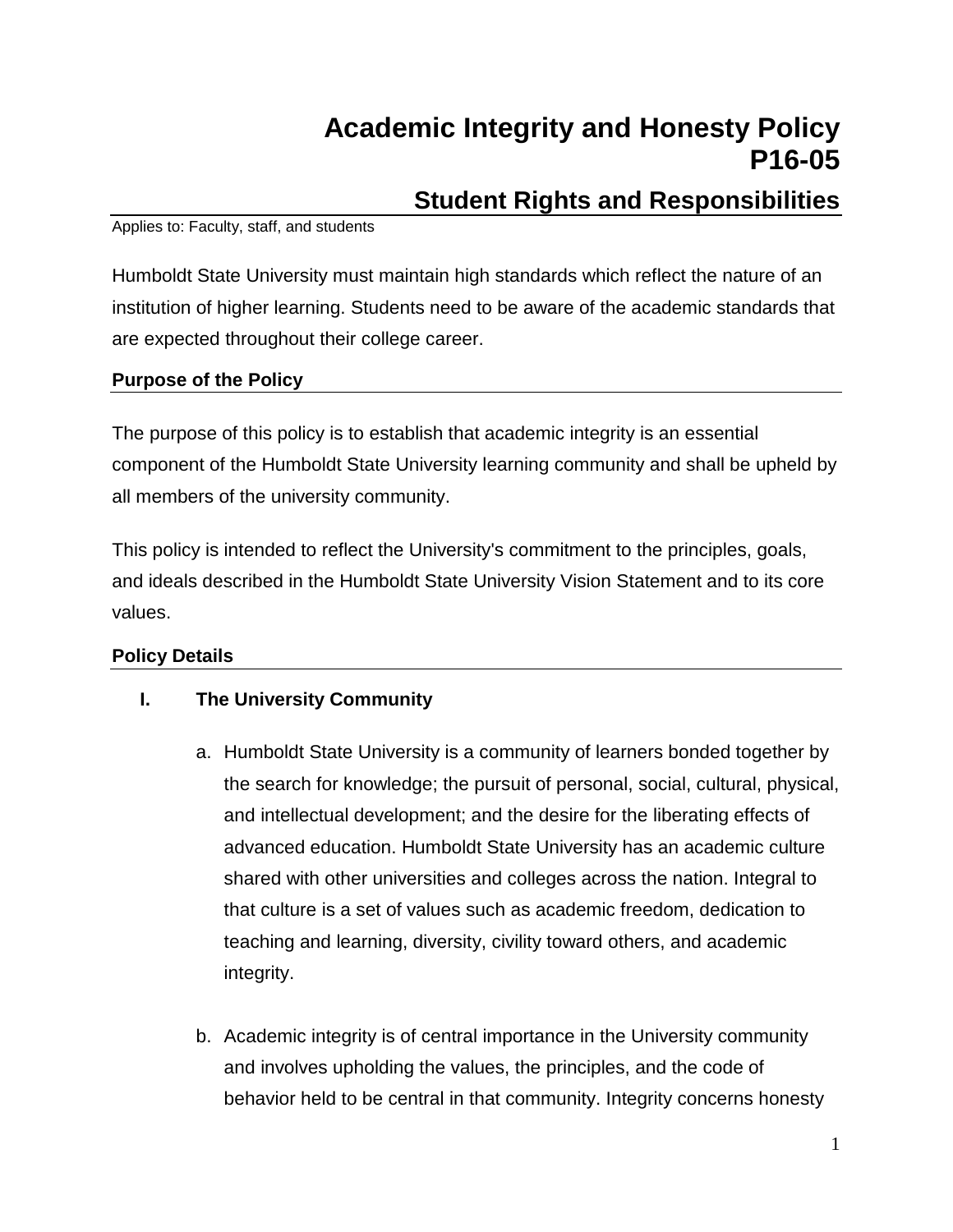and implies being truthful, fair, and free from lies, fraud, and deceit. Inherent to the Humboldt State University community are the values of honesty, trust, fairness, respect, and responsibility.

#### **II. Scholastic Honesty**

a. The core of this University's integrity is its scholastic honesty. Honesty is valued across all cultures and is a fundamental value in the academic culture. There are, however, cultural differences with regard to the ownership of ideas and the importance of individual efforts. Nonetheless, the University expects all students and other campus members to document the intellectual contributions of others and to ensure that the work they submit is their own.

#### **III. Academic Dishonesty**

- a. Academic dishonesty is willful and intentional fraud and deception to improve a grade or obtain course credit. It includes all student behavior intended to gain unearned academic advantage by fraudulent and/or deceptive means.
- b. Academic Dishonesty includes but is not limited to:
	- i. cheating, which includes possessing unauthorized sources of information during examinations, copying the work of others, permitting others to copy their work, submitting work done by others, completing assignments for others;
	- ii. plagiarism, which includes taking the words, ideas, or substance of another and either copying or paraphrasing the work without giving credit to the source through appropriate use of footnotes, quotation marks, or reference citations;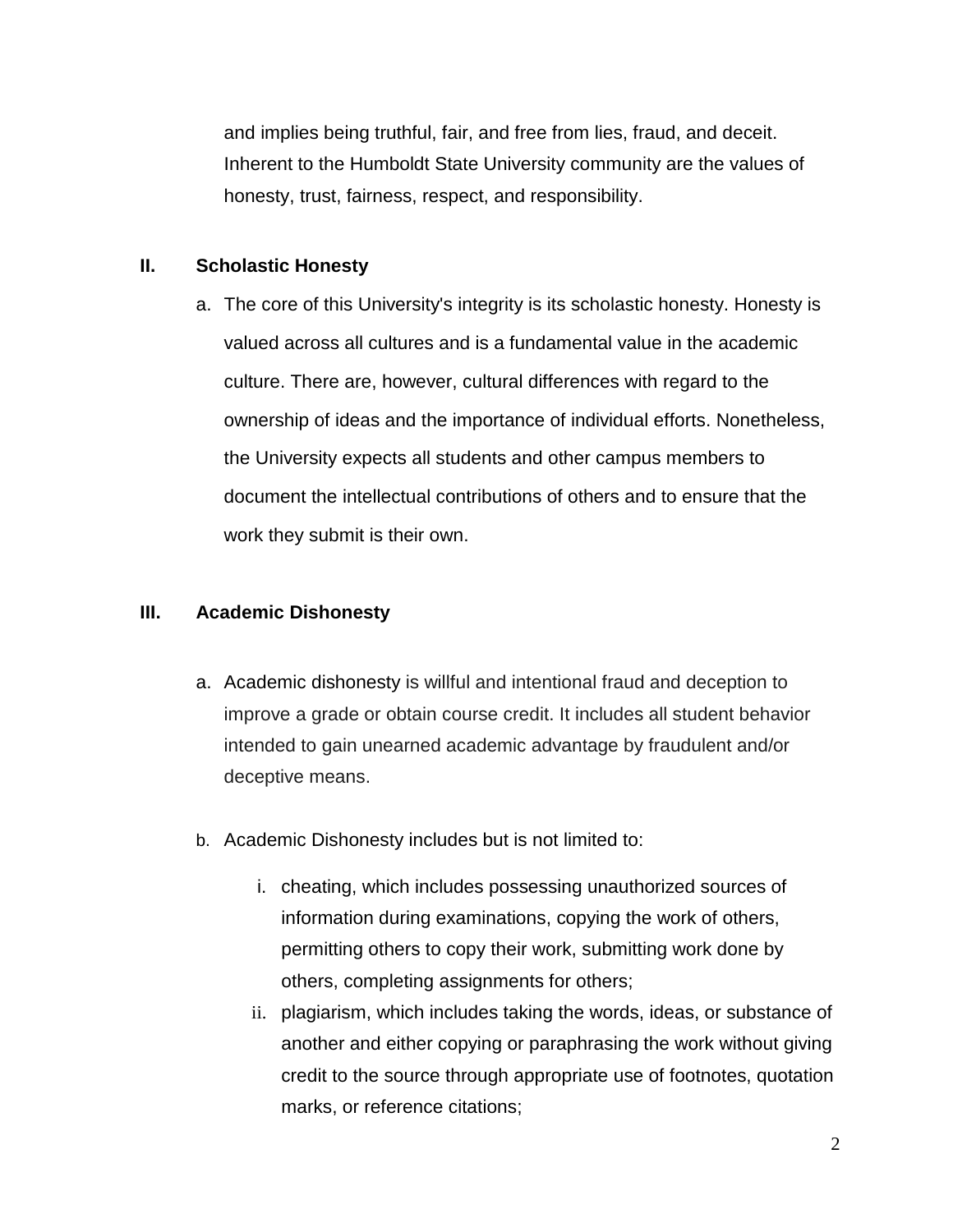- iii. providing materials to another with the knowledge they will be improperly used;
- iv. purchasing or acquiring academic work from other students or third parties in person, online or through intermediary and submitting it as the students own work,
- v. possessing another's work without permission;
- vi. unauthorized recording, dissemination, or publication of academic work (including handwritten notes) for a commercial purpose (EDC § 66450, CSU Executive Order AA-2004-06). Altering the work of another with the intent of deceiving;
- vii. knowingly furnishing false or incomplete academic information;
- viii. altering documents that make up part of the student record;
- ix. forging signatures or falsifying information on any official academic document;
- x. altering work after grading and subsequently submitting it for re-grading;
- xi. submitting the same work for two or more classes without the permission of the all instructors involved;
- xii. retaining materials that they have instructed to return to the their instructor;
- xiii. inventing, dishonest adjusting, omitting or otherwise misrepresenting data or falsifying an account of the method through which data was generated.
- xiv. lying to an instructor or to a university official to improve a grade.

#### **IV. Responsibilities of the Faculty**

a. Faculty members are expected to instill in their student's respect for integrity and a desire to behave honestly. Deception for individual gain is an offense against the members of the university community. To this end, faculty will take measures to discourage dishonesty, adjust grades appropriately if dishonesty is discovered, and recommend that additional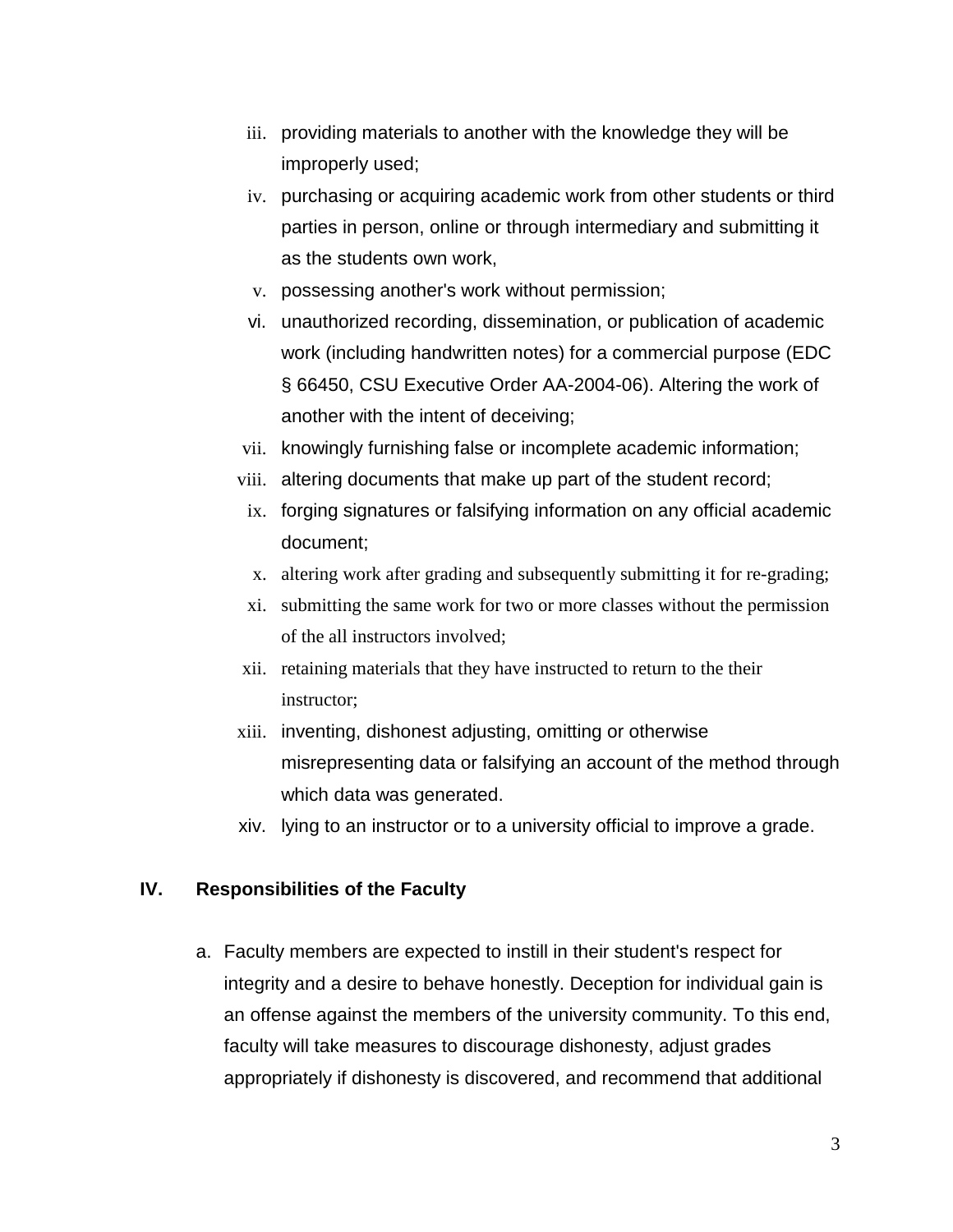administrative sanctions be considered. Grading policies are the exclusive prerogative of the faculty.

- b. Plagiarism may be considered a form of cheating and therefore subject to the same policy as cheating which requires notification of the Office of Student Rights & Responsibilities and disciplinary action. However, as there may be plagiarism as a result of poor learning or inattention to format, and there may be no intent to deceive, some instructor discretion is appropriate. Under such circumstances, the instructor may elect to work with the student to correct the problem at an informal level. In any case that any penalty is applied, the student must be informed of the event being penalized and the penalty.
- c. When a faculty member discovers a violation of the university's policy of academic integrity, the faculty member is required to notify the Office of Student Rights and Responsibilities, in accordance with Executive Order 1073, and the student(s) involved to ensure that repeated violations do not go undetected as they occur in separate departments or with different faculty.
- d. If the academic dishonesty results in the failure of the course the instructor will report a grade of "FD" to the Registrar's Office.
- e. At faculty discretion grade of 'F' may be assigned to the assignment, examination, or another grade penalty may be applied at the discretion of the course instructor.
	- i. In the event that the academic dishonesty results in the failure of the course the instructor will report a grade of "FD".
	- ii. Additional disciplinary sanctions are determined by the Dean of Students.
	- iii. If a student denies the charges they will be permitted to remain in the class through the formal hearing process outlined in [EO 1098.](http://www.calstate.edu/eo/EO-1098-rev-6-23-15.pdf)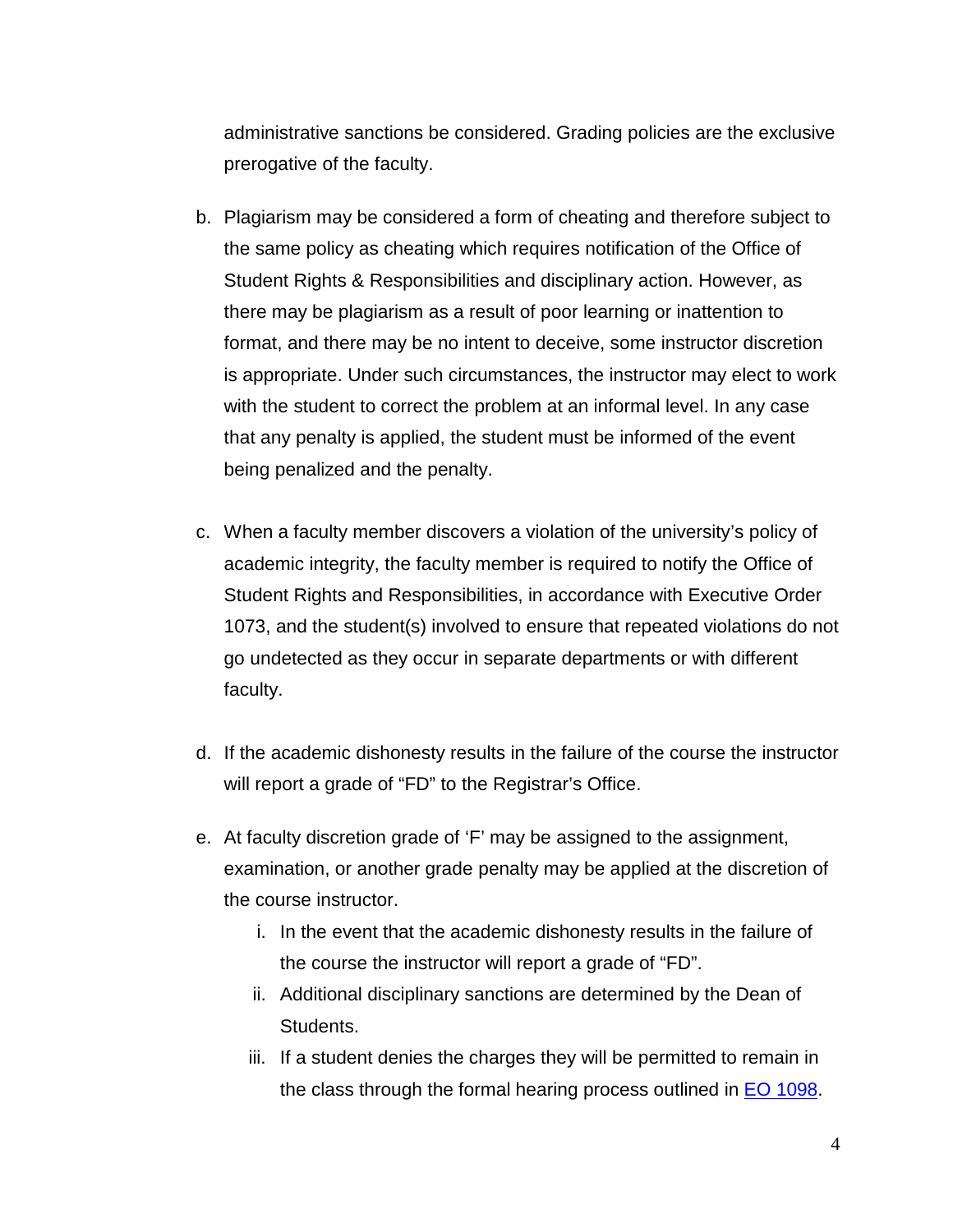- iv. Students may appeal an instructor's action to the student Grievance Committee. The "Grievance Policy and Procedure" govern a student's appeal of an instructor's academic sanction.
- f. The Office of Student Rights and Responsibilities shall notify the student if a report is received.

# **V. The responsibility for the Students**

- a. Students are responsible for the integrity of their actions and must be willing to accept the consequences of these actions.
- b. Students have the responsibility to be familiar with the University policies and to seek clarification with faculty if they are unclear about expectations for any assignment.
- c. Students are also encouraged to report academic dishonesty.
- d. In the sense that a university is a community, students should understand their own roles in the creation of the kind of culture that encourages honesty and discourages academic fraud.
- e. Students need not tolerate any action on the part of another that diminishes their own integrity or that of the University.

# **VI. Responsibilities of the University**

- a. The University is responsible for providing faculty with resources and training to detour and identify academic dishonesty.
- b. To provide faculty with best practice guide for addressing academic dishonesty.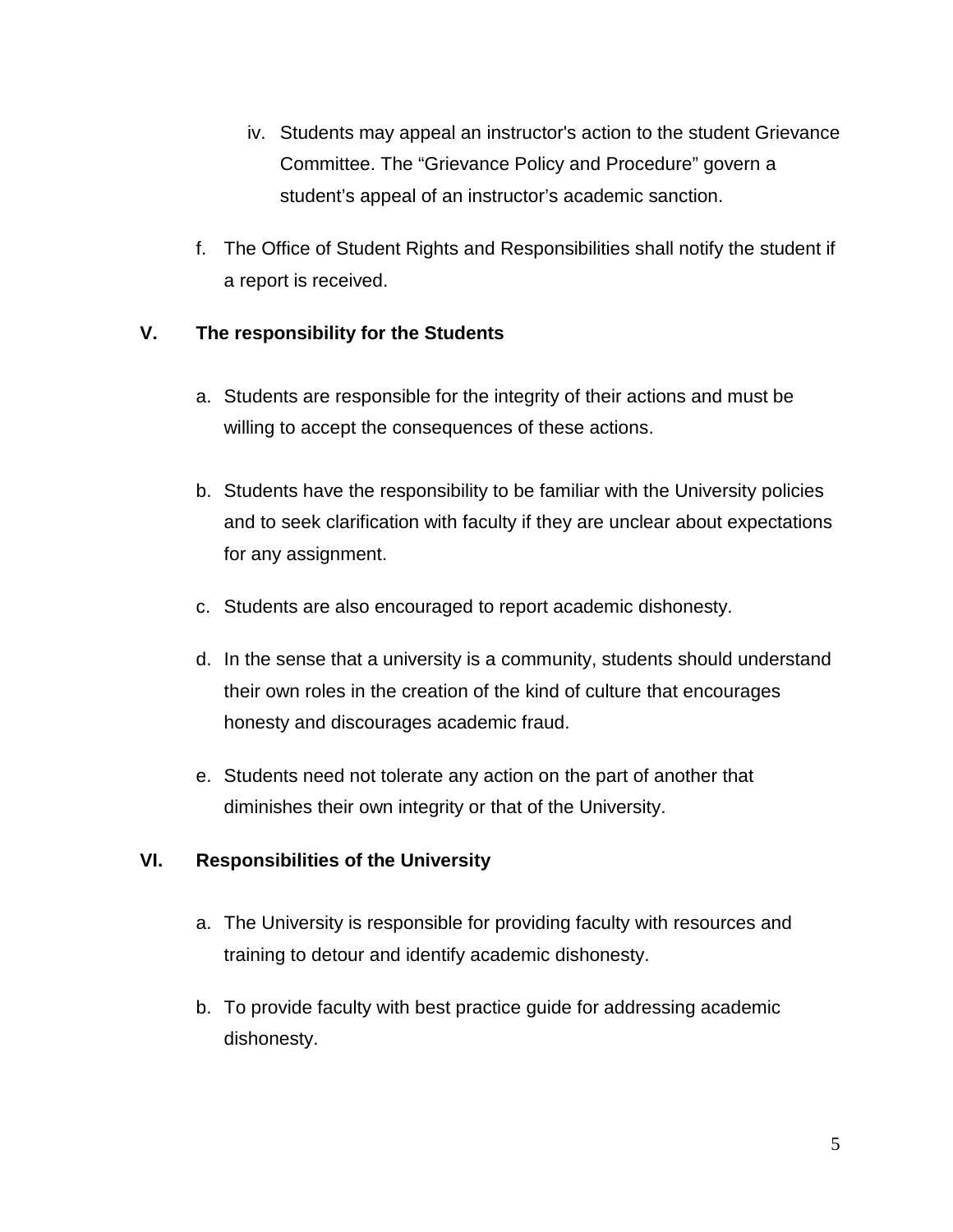- c. The University is responsible for providing students with resources and training opportunities to avoid committing academic dishonesty.
- d. To provide students with clear and consistent guidance regarding their rights when charged with academic dishonesty.

#### **VII. Disciplinary Sanctions**

- a. Disciplinary sanctions may include but not limited to:
	- i. a warning,
	- ii. required to resubmit work or retake an exam under specified conditions and with a grade penalty at the discretion of the instructor,
	- iii. have the assignment or course grade adjusted to an "F,
		- 1. If the course grade is adjusted, it is not subject to Grade Forgiveness at the discretion of the instructor.
	- iv. disciplinary probation,
	- v. suspension,
	- vi. permanent expulsion from the university or from the California State University system,
	- vii. administrative hold on the release of records, and
	- viii. withholding a degree.
- b. Disciplinary probation shall be noted on the student's formal academic record only for the duration of the probationary period. Disciplinary suspension of more than one academic year and expulsion are a part of the student's permanent record.

#### **VIII. The California State University Disciplinary Procedures**

a. Student enrollment is a voluntary entrance into the academic community of learners. By such entrance, the student voluntarily assumes, and is expected to assume, obligations of performance and behavior that are imposed by the university relevant to its lawful missions, processes, and